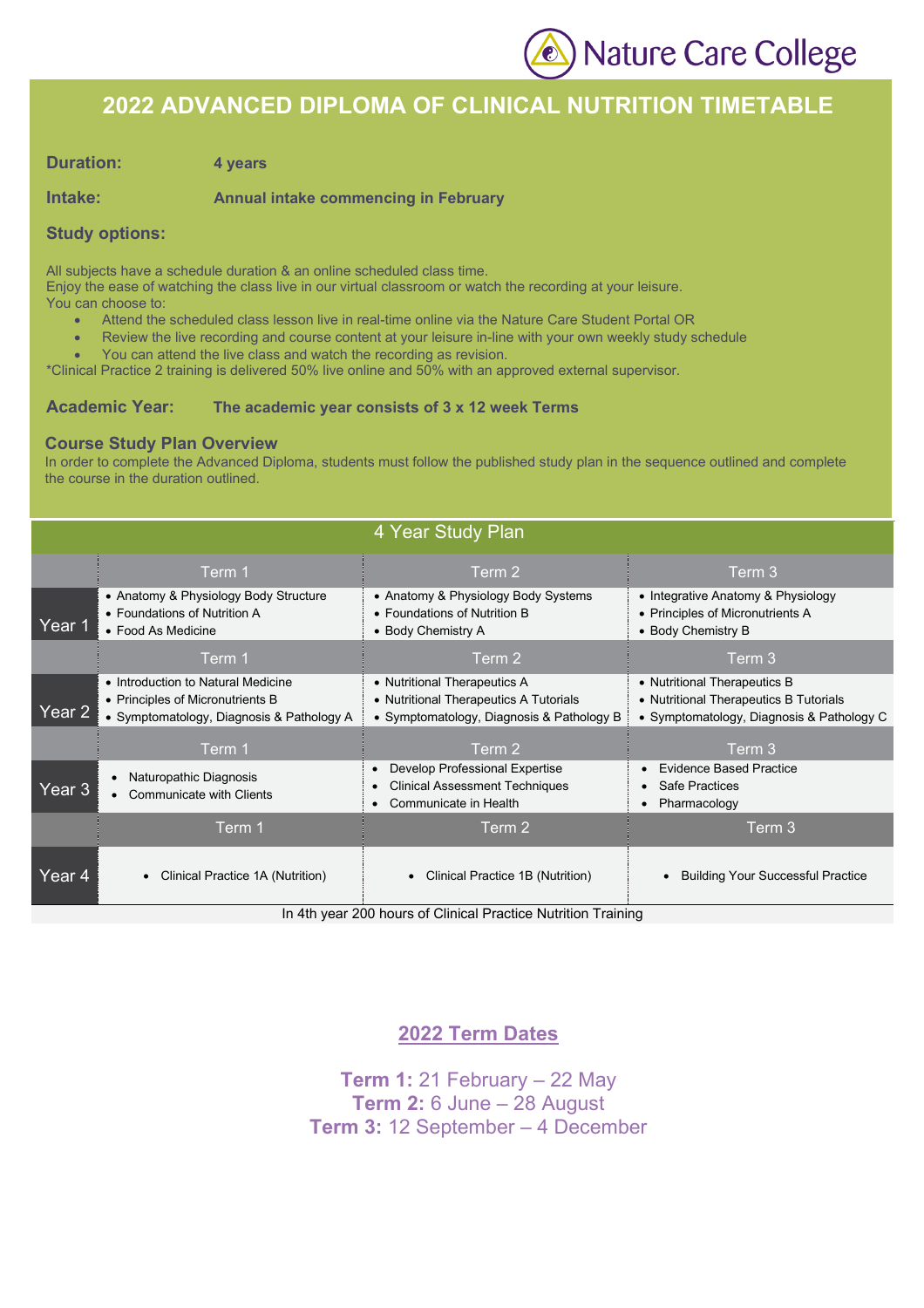

### **4 YEAR STUDY PLAN**

## **1st Year Timetable**

| Term 1 = Three subjects                                             |                                              |                   |                   |                 |  |
|---------------------------------------------------------------------|----------------------------------------------|-------------------|-------------------|-----------------|--|
| <b>Subject Name</b>                                                 | <b>Class schedule</b>                        | Time              | <b>Dates</b>      | <b>Duration</b> |  |
| <b>Food As Medicine</b><br>\$555 (Incl. GST)                        | <b>Thursday Online Virtual</b><br>Classroom  | $6.30pm - 8.30pm$ | 10 Mar $-$ 12 May | 10 weeks        |  |
| <b>Foundations of Nutrition A</b><br>\$875 (Incl. GST)              | <b>Wednesday Online Virtual</b><br>Classroom | 12.00pm - 2.30pm  | 24 Feb - 12 May   | 12 weeks        |  |
| <b>Anatomy &amp; Physiology Body Structure</b><br>\$695 (Incl. GST) | Wednesday Online Virtual<br>Classroom        | $3.00pm - 5.00pm$ | 24 Feb - 12 May   | 12 weeks        |  |

| Term $2 =$ Three subjects                                         |                                              |                                    |                  |                 |  |  |
|-------------------------------------------------------------------|----------------------------------------------|------------------------------------|------------------|-----------------|--|--|
| <b>Subject Name</b>                                               | <b>Class schedule</b>                        | <b>Time</b>                        | <b>Dates</b>     | <b>Duration</b> |  |  |
| <b>Foundations of Nutrition B</b><br>\$875 (Incl. GST)            | <b>Wednesday Online</b><br>Virtual Classroom | 12.00pm - 2.30pm                   | 9 Jun - 25 Aug   | 12 weeks        |  |  |
| <b>Anatomy &amp; Physiology Body Systems</b><br>\$695 (Incl. GST) | <b>Wednesday Online</b><br>Virtual Classroom | $3.00pm - 5.00pm$                  | 9 Jun - 25 Aug   | 12 weeks        |  |  |
| <b>Body Chemistry A</b><br>\$525 (Incl. GST)                      | <b>Thursday Online Virtual</b><br>Classroom  | $12.30 \text{pm} - 2.30 \text{pm}$ | $9$ Jun $-4$ Aug | 9 weeks         |  |  |

| Term $3 =$ Three subjects                                        |                                                     |                                    |                   |                 |  |
|------------------------------------------------------------------|-----------------------------------------------------|------------------------------------|-------------------|-----------------|--|
| <b>Subject Name</b>                                              | <b>Class schedule</b>                               | <b>Time</b>                        | <b>Dates</b>      | <b>Duration</b> |  |
| <b>Principles of Micronutrients A</b><br>\$875 (Incl. GST)       | <b>Wednesday Online</b><br><b>Virtual Classroom</b> | 12.00pm - 2.30pm                   | 15 Sep - 1 Dec    | 12 weeks        |  |
| <b>Integrative Anatomy &amp; Physiology</b><br>\$695 (Incl. GST) | <b>Wednesday Online</b><br>Virtual Classroom        | $3.00pm - 5.00pm$                  | 15 Sep - 1 Dec    | 12 weeks        |  |
| <b>Body Chemistry B</b><br>\$525 (Incl. GST)                     | <b>Thursday Online Virtual</b><br>Classroom         | $12.30 \text{pm} - 2.30 \text{pm}$ | 16 Sep $-$ 11 Nov | 9 weeks         |  |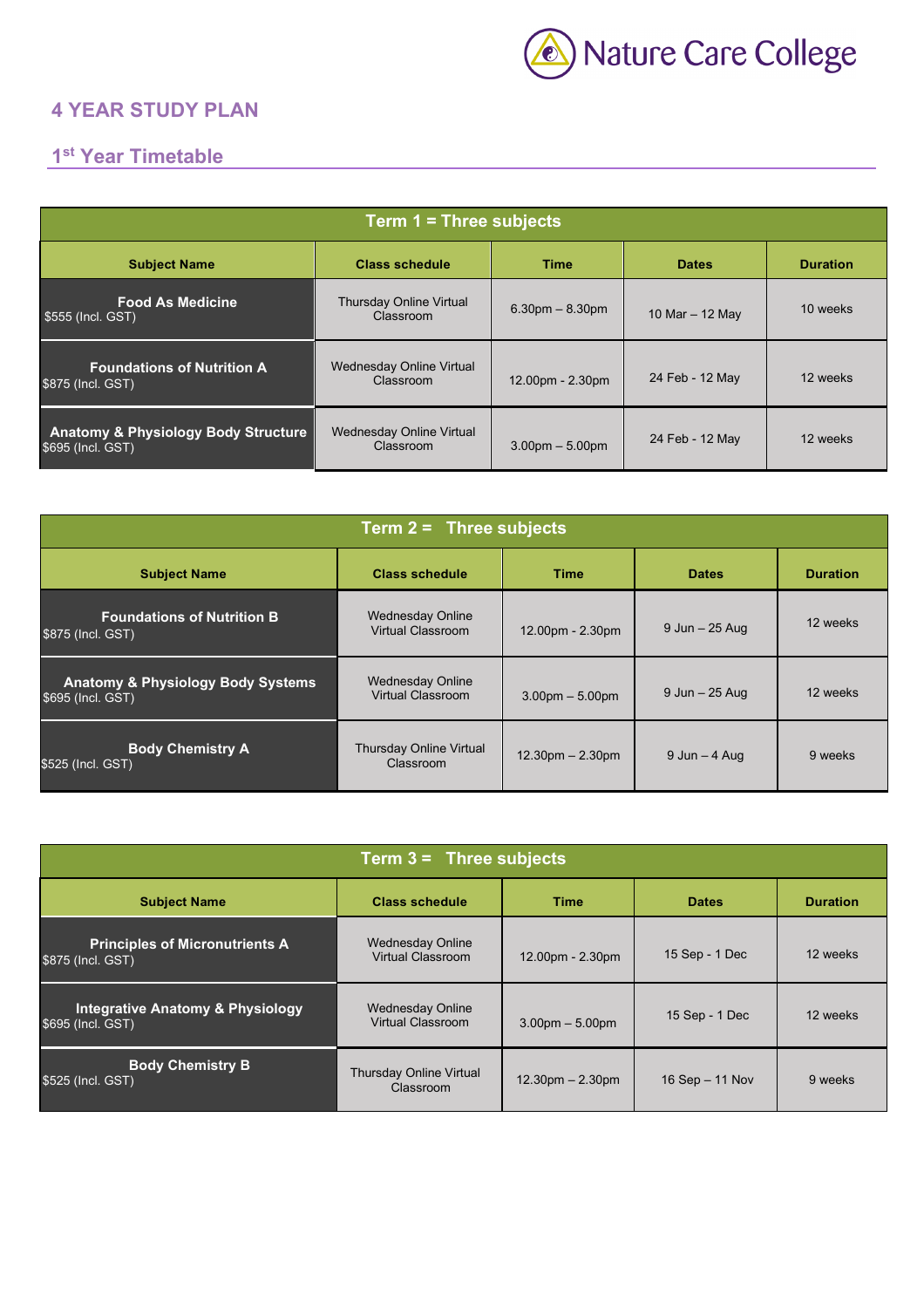## **2nd Year Timetable**

| Term 1 = Three subjects                                                  |                                             |                     |                      |                 |  |
|--------------------------------------------------------------------------|---------------------------------------------|---------------------|----------------------|-----------------|--|
| <b>Subject Name</b>                                                      | <b>Class schedule</b>                       | <b>Time</b>         | <b>Dates</b>         | <b>Duration</b> |  |
| <b>Principles of Micronutrients B</b><br>\$875 (Incl. GST)               | Wednesday Online Virtual<br>Classroom       | $9.00$ am - 11.30am | 23 Feb - 11 May      | 12 weeks        |  |
| Symptomatology, Diagnosis and<br><b>Pathology A</b><br>\$700 (Incl. GST) | <b>Thursday Online Virtual</b><br>Classroom | $9.30$ am - 11.30am | 24 Feb - 12 May      | 12 weeks        |  |
| Introduction to Natural Medicine<br>\$720 (Incl. GST)                    | <b>Thursday Online Virtual</b><br>Classroom | $4.00pm - 6.00pm$   | $24$ Feb $-28$ April | 10 weeks        |  |

| Term $2 =$ Three subjects                                                |                                                    |                     |                                  |                 |  |  |
|--------------------------------------------------------------------------|----------------------------------------------------|---------------------|----------------------------------|-----------------|--|--|
| <b>Subject Name</b>                                                      | <b>Class schedule</b>                              | <b>Time</b>         | <b>Dates</b>                     | <b>Duration</b> |  |  |
| <b>Nutritional Therapeutics A</b><br>\$890(Incl. GST)                    | <b>Wednesday Online</b><br>Virtual Classroom       | $9.00$ am - 11.30am | 8 Jun - 24 Aug                   | 12 weeks        |  |  |
| <b>Nutritional Therapeutics A Tutorials</b><br>\$350(Incl. GST)          | <b>Thursday Online</b><br><b>Virtual Classroom</b> | 12.30pm - 3.30pm    | 23 Jun, 14 Jul, 4 Aug, 25<br>Aug | 4 Classes       |  |  |
| Symptomatology, Diagnosis and<br><b>Pathology B</b><br>\$700 (Incl. GST) | <b>Thursday Online Virtual</b><br>Classroom        | $9.30$ am - 11.30am | 9 Jun - 25 Aug                   | 12 weeks        |  |  |

| Term $3 =$ Three subjects                                                |                                                     |                     |                                  |                 |  |
|--------------------------------------------------------------------------|-----------------------------------------------------|---------------------|----------------------------------|-----------------|--|
| <b>Subject Name</b>                                                      | <b>Class schedule</b>                               | <b>Time</b>         | <b>Dates</b>                     | <b>Duration</b> |  |
| <b>Nutritional Therapeutics B</b><br>\$890(Incl. GST)                    | <b>Wednesday Online</b><br><b>Virtual Classroom</b> | $9.00$ am - 11.30am | 14 Sep - 30 Nov                  | 12 weeks        |  |
| <b>Nutritional Therapeutics B Tutorials</b><br>\$350(Incl. GST)          | <b>Thursday Online</b><br>Virtual Classroom         | 12.30pm - 3.30pm    | 29 Sep, 19 Oct, 9 Nov,<br>30 Nov | 4 Classes       |  |
| Symptomatology, Diagnosis and<br><b>Pathology C</b><br>\$700 (Incl. GST) | <b>Thursday Online Virtual</b><br>Classroom         | $9.30$ am - 11.30am | 15 Sep - 1 Dec                   | 12 weeks        |  |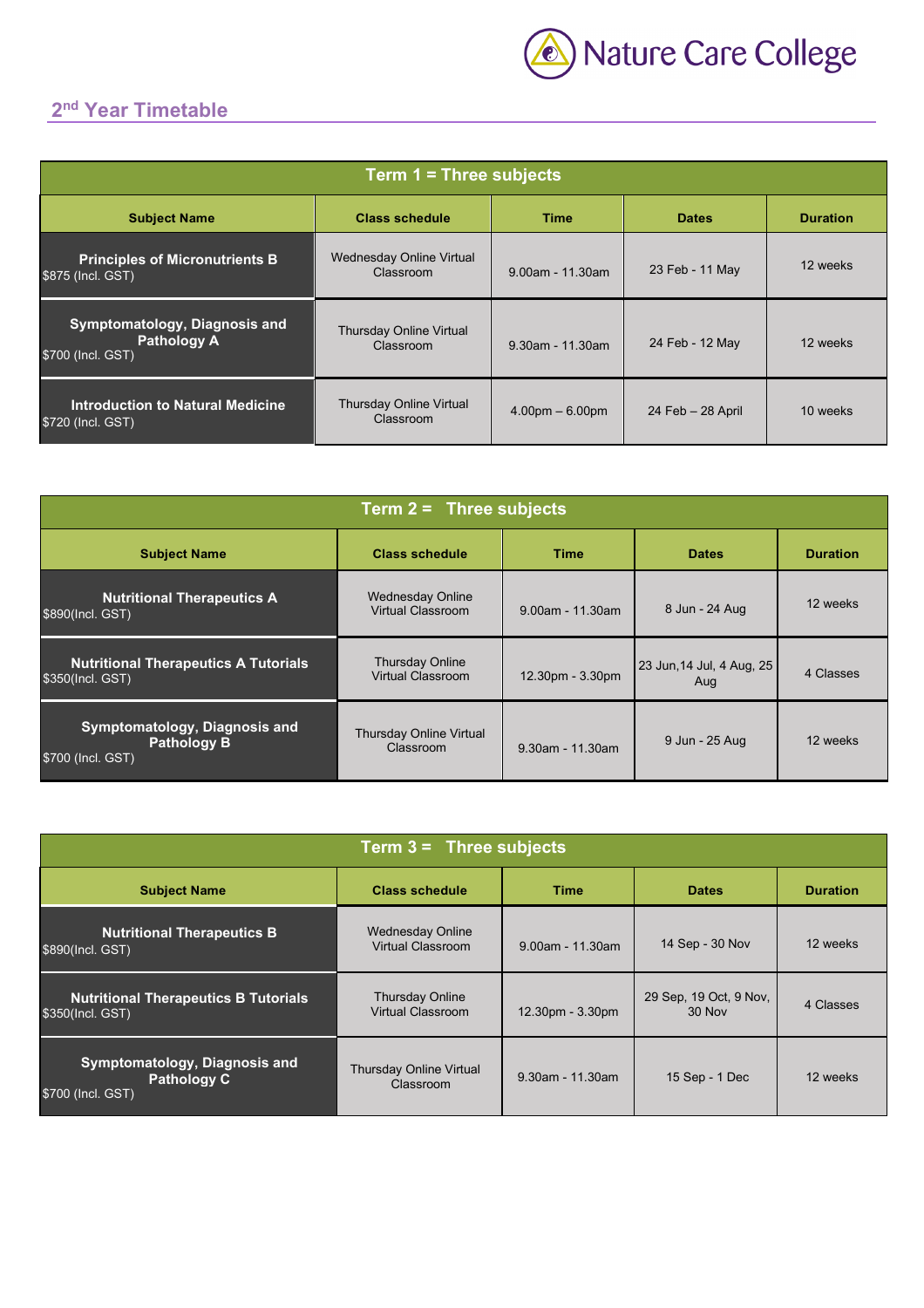

# **3rd Year Timetable**

| Term $1 = Two$ subjects                             |                                                   |                   |                 |                 |  |
|-----------------------------------------------------|---------------------------------------------------|-------------------|-----------------|-----------------|--|
| <b>Subject Name</b>                                 | <b>Class schedule</b>                             | <b>Time</b>       | <b>Dates</b>    | <b>Duration</b> |  |
| <b>Communicate with Clients</b><br>\$395(Incl. GST) | <b>Tuesday Online</b><br><b>Virtual Classroom</b> | $1.00pm - 3.00pm$ | 29 Mar - 10 May | 7 weeks         |  |
| <b>Naturopathic Diagnosis</b><br>\$720 (Incl. GST)  | <b>Thursday Online Virtual</b><br>Classroom       | 6.30pm - 8.30pm   | 24 Feb - 12 May | 12 weeks        |  |

| Term $2 =$ Three subjects                                   |                                             |                   |                |                 |  |
|-------------------------------------------------------------|---------------------------------------------|-------------------|----------------|-----------------|--|
| <b>Subject Name</b>                                         | <b>Class schedule</b>                       | <b>Time</b>       | <b>Dates</b>   | <b>Duration</b> |  |
| <b>Clinical Assessment Techniques</b><br>\$350 (Incl. GST)  | <b>Thursday Online Virtual</b><br>Classroom | 6.30pm - 8.30pm   | 9 Jun - 14 Jul | 6 weeks         |  |
| <b>Develop Professional Expertise</b><br>\$695 (Incl. GST). | <b>Tuesday Online</b><br>Virtual Classroom  | 4.00pm - 6.00pm   | 7 Jun - 23 Aug | 12 weeks        |  |
| <b>Communicate in Health</b><br>\$450 (Incl. GST)           | <b>Tuesday Online Virtual</b><br>Classroom  | $1.30pm - 3.30pm$ | 7 Jun - 26 Jul | 8 weeks         |  |

| Term $3 =$ Three subjects                           |                                            |                   |                                                                 |                 |  |  |
|-----------------------------------------------------|--------------------------------------------|-------------------|-----------------------------------------------------------------|-----------------|--|--|
| <b>Subject Name</b>                                 | <b>Class schedule</b>                      | <b>Time</b>       | <b>Dates</b>                                                    | <b>Duration</b> |  |  |
| Pharmacology<br>\$710 (Incl. GST)                   | <b>Tuesday Online</b><br>Virtual Classroom | $1.00pm - 3.00pm$ | 13 Sep - 29 Nov                                                 | 12 weeks        |  |  |
| <b>Evidence Based Practice</b><br>\$595 (Incl. GST) | <b>Tuesday Online Virtual</b><br>Classroom | 4.00pm - 6.00pm   | $20$ Sep $- 29$ Nov<br>(*29 Nov, 4.00pm -<br>5.00 <sub>pm</sub> | 11 weeks        |  |  |
| <b>Safe Practices</b><br>\$175 (Incl. GST)          | Distance (Online)                          | Distance (Online) | 12 Sep - 23 Oct                                                 | 6 weeks         |  |  |